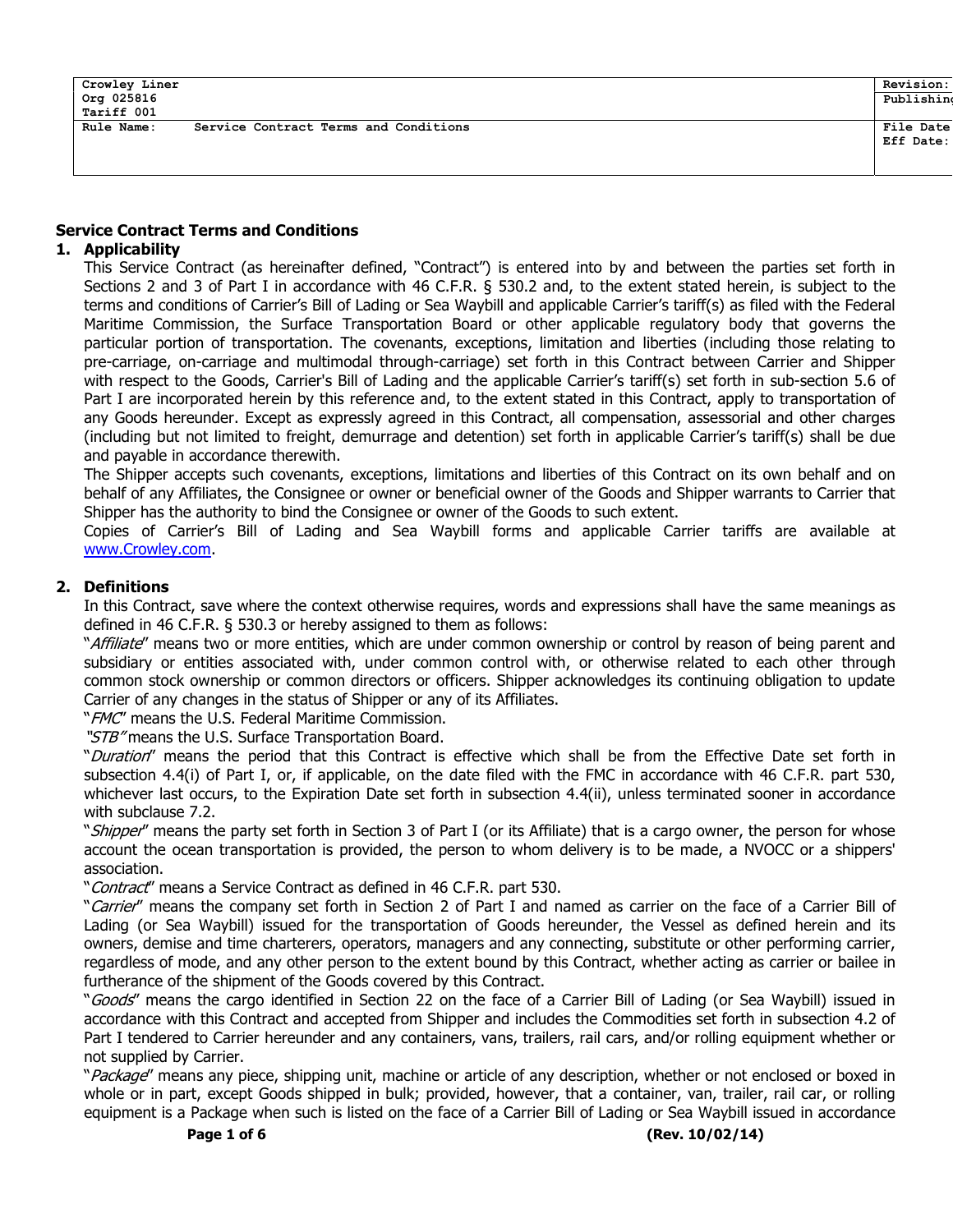herewith under the column "number of trailers/containers/packages" regardless of the method used to describe the shipment in the description column on its face.

### 3. Essential Terms

(Terms set forth in Part I, Section 4 to be filed with the FMC and published if required by 46 C.F.R. § 530.12) Subject to the terms and conditions provided for herein, for the **Duration** of this Contract as set forth in subsection 4.4, Carrier shall perform transportation of the *Commodities* set forth in subsection 4.2 between or among the *Port* Ranges or Geographical Areas set forth in subsection 4.1 with respect to the Minimum Volume of Goods committed by Shipper in subsection 4.3.

### 4. Required Terms

#### (Terms set forth in Part I, Section 5 to be filed with the FMC if required by 46 C.F.R. § 530.8)

4.1 Rates - Carrier shall charge and Shipper shall pay for all transportation and related services with respect to the Goods tendered under this Contract at the rates set forth in Part I, subsection 5.1.

4.2 Liquidated Damages - If Shipper fails to tender the Minimum Volume Commitment set forth in Part I, subsection 4.3 (unless otherwise agreed, expressed as an annual volume number), Shipper shall be liable to Carrier for liquidated damages in the amount set forth in Part I, subsection 5.2. Liquidated Damages shall be calculated by multiplying the difference between the volume shipped and quantity agreed as set forth in Part I, subsection 4.3 times the charge set forth in Part I, subsection 5.2. This amount shall be in lieu of actual damages, if any, which would be difficult, if not impossible, to ascertain to a reasonable certainty. Bills of Lading, or Sea Waybills as may be issued in lieu thereof, covering shipments of Goods moving under the terms of this Contract shall be annotated by Shipper or its agent(s) with the Contract Number of this Service Contract. Shipments moving on Bills of Lading (or Sea Waybills) not so annotated shall not be counted toward Shipper's Minimum Volume Commitment; provided however, that Shipper shall have reasonable time within which to remedy such omission after the fact. For the purpose of determining whether a movement of Goods took place during this Contract, the pertinent date shall be the date of receipt of the Goods by Carrier or its agent. If there is a disagreement as to the volume of Goods transported under this Contract, the parties shall grant each other access to their records relating to this Contract.

4.3 **Affiliates** - In the event Part I, subsection 5.3 is left blank, Carrier, by its signature in Section 6, hereby certifies that the legal name and business Address of any Shipper Affiliates' shall be provided to the FMC upon request within (10) business days of such request.

4.4 Records – Carrier shall maintain shipment records to support this Contract, which shall be copies of Bills of Lading (or Sea Waybills), data freight receipts, arrival notice of freight bills, or other documents kept by the parties in the normal course of business that evidence performance of services pursuant to this Contract. The Address, telephone number and title of the person responsible to make such shipment records available to the FMC are set forth in Part I, subsection 5.4.

4.5 Carrier's Applicable Tariffs – Carrier's Tariffs as set forth in Part I, subsection 5.6 shall apply hereto and are incorporated herein by this reference.

4.6 Service Commitments – Carrier shall exercise due diligence to provide access to regularly scheduled sailings, space aboard such sailings and service adequate to accommodate Shipper's normal service requirements for the Minimum Volume Commitment reasonably spread over the Duration of this Contract.

### 5. Terms Covering Additional or Special Services

In addition to providing ocean transportation services in U.S.-foreign and/or non-contiguous domestic trades, Carrier may provide additional and/or other related logistics services as may be agreed in subsection 5.7 of Part I, the terms of which, when referred to in subsection 5.7, shall be incorporated herein by such reference to the extent not inconsistent with this Contract and, in the event of a conflict of conditions between this Contract and all documents incorporated by reference, the terms of this Contract and its Annex's shall control to the extent of such conflict but no further. Any terms covering additional or special services, if not expressly stated herein or attached hereto, may be published on-line and widely available to the shipping public at www.Crowley.com.

### 6. Rates, Charges and Accessorials (STB Required Waiver)/ Credit and Payment

6.1 Shipper shall pay Carrier for services rendered under this Contract fees as set forth in Part I, subsection 5.1 and/or 5.7, as applicable.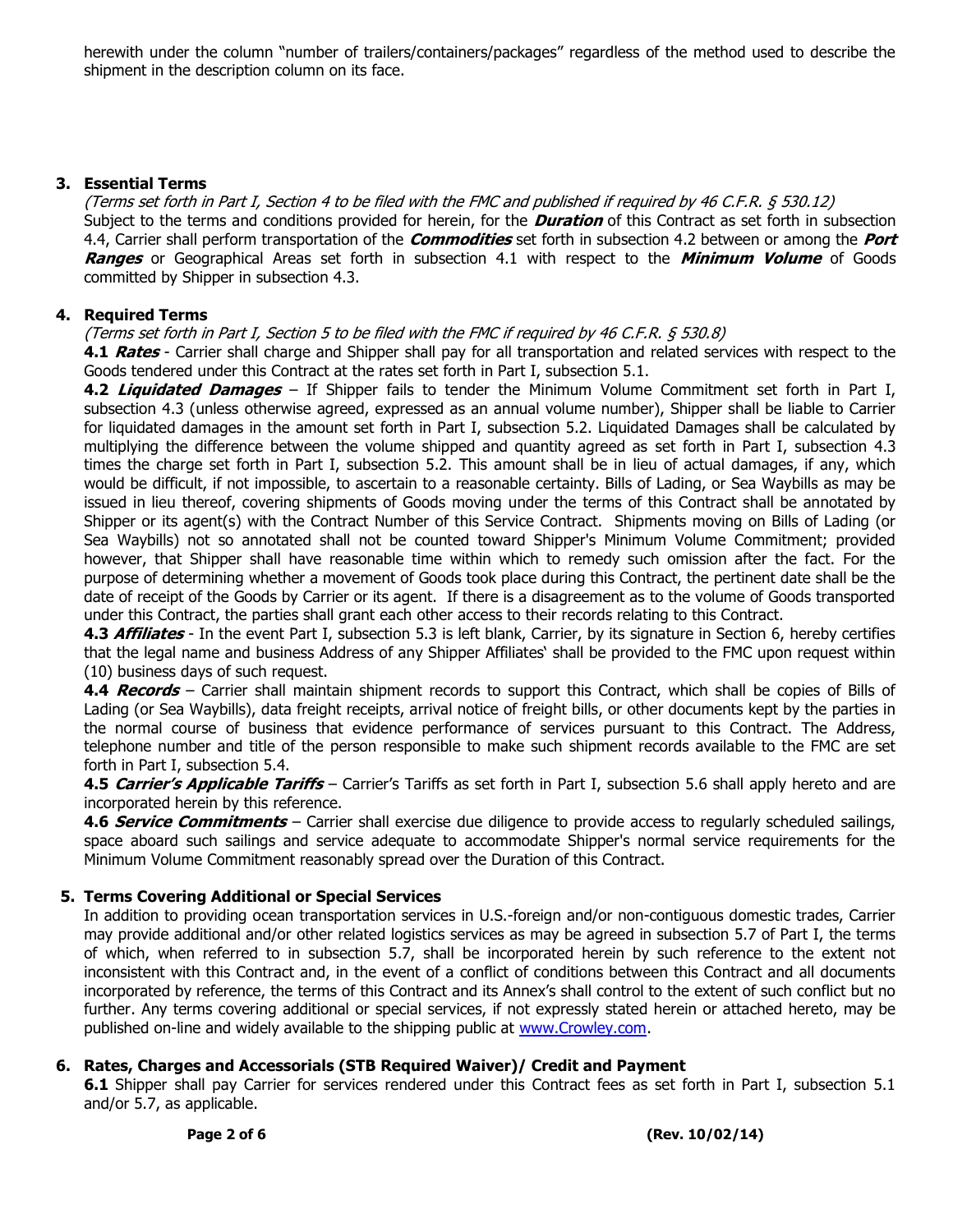6.2 Unless otherwise expressly agreed in writing in Part I, subsection 5.6 of this Contract, all applicable Carrier tariff charges, surcharges, add-ons, rate increases, general rate increases, accessorials and any other additional surcharges shall be added to the base ocean freight rate as referred to in subclause 4.1 and apply in full at time of shipment at the then current amount, whether or not in effect at the Effective Date set forth in Part I, subsection 4.4, Item (i).

6.3 With respect to only noncontiguous domestic ocean transportation services provided by Carrier to Shipper under this Contract as regulated by the STB, Carrier and Shipper, pursuant to 49 U.S.C. §14101(b)(1), hereby expressly waive any rights and remedies specified in 49 U.S.C., Subtitle IV, Part B (concerning the parties' authority to enter into contract carriage and the presumed reasonableness of rates under such an agreement) to the extent such regulations are inconsistent with the provisions of this Contract. Carrier and Shipper further expressly and irrevocably waive their respective rights to challenge the foregoing waiver of rights and remedies.

6.4 All transportation charges; including but not limited to rates, surcharges, accessorial charges and related charges, for services provided hereunder shall be paid in accordance with Crowley's Credit Application and Agreement, the terms and conditions of which are incorporated herein by this reference. Unless prior credit or payment arrangements have been agreed to in writing by Carrier, all such charges hereunder shall be paid prior to Carrier delivering the Goods; provided, further, that Shipper agrees for its account to be responsible for all rates and charges for services rendered under this Contract, whether such services are rendered on a prepaid or collect basis. If Shipper has established credit prior to shipping, Shipper agrees to pay all transportation and related charges hereunder within thirty (30) calendar days from the date of Carrier's invoice. In case of conflict between the terms of Crowley's Credit Application and Agreement and this Service Contract, the Credit Application and Agreement shall prevail in connection with the credit and collection of freight.

6.5 Shipper shall remit all payments to Carrier via Automated Clearing House (ACH) or by wire transfer (in lieu of check) in accordance with prior credit or payment arrangements or, if Shipper has not established credit prior to shipping, at least one (1) day prior to the Vessel's arrival at the Port of Discharge named on the face of the Bill of Lading or Sea Waybill covering such shipment as follows:

Bank Name: Citibank N.A. Bank Address: 111 Wall Street, 6<sup>th</sup> floor, New York, NY 10044 Account Name: Crowley Maritime Corporation ABA Number: 021000089 Account Number: 30436569

Shipper shall provide Carrier remittance details to AR - Remittances via fax at 904.805.1646 or e-mailed to AR.Remit@crowley.com.

# 7. Amendment and Cancellation

**7.1** This Contract may be amended at any time to the extent and in a manner consistent with FMC or STB regulations, as may apply, and by agreement between the parties. Unless otherwise specifically indicated in this Contract, Goods not shipped shall be subject to Liquidated Damages as provided for in Clause 4.2.

7.2 Carrier or Shipper may terminate this Contract upon written notice in accordance with Clause 14 as follows:

(i) At any time after Shipper has met its Minimum Volume Commitment as set forth in Part I, subsection 4.3; or (ii) In the event Shipper fails to tender any Goods within thirty (30) calendar days of the Effective Date.

Any such termination of this Contract shall be without prejudice to all rights accrued between the parties prior to the date of termination.

### 8. Confidentiality

Carrier and Shipper agree that the terms and provisions of this Contract are confidential and proprietary and that they will not reveal any of its contents or any information concerning the services performed hereunder without the prior written consent of the other party; except (i) as may be required by law or court order, or (ii) as is necessary for the proper performance and completion of the services to be provided hereunder.

### 9. Carrier's Right to Assignment or Sub-Contract

Carrier shall have the right to assign or sub-contract any of its obligations hereunder without the prior written consent of Shipper; provided, however, that in the event of such an assignment or a sub-contract, Carrier shall remain fully liable for the due performance of its obligations under this Contract.

### 10. Responsibilities

10.1 Force Majeure – Notwithstanding any other provision of this Contract, to the extent Carrier or Shipper fails to meet any obligation imposed by the terms of this Contract owing to Force Majeure, performance of this Contract shall, to that extent, be deemed to have been frustrated and no cause of action for breach or liability shall arise as a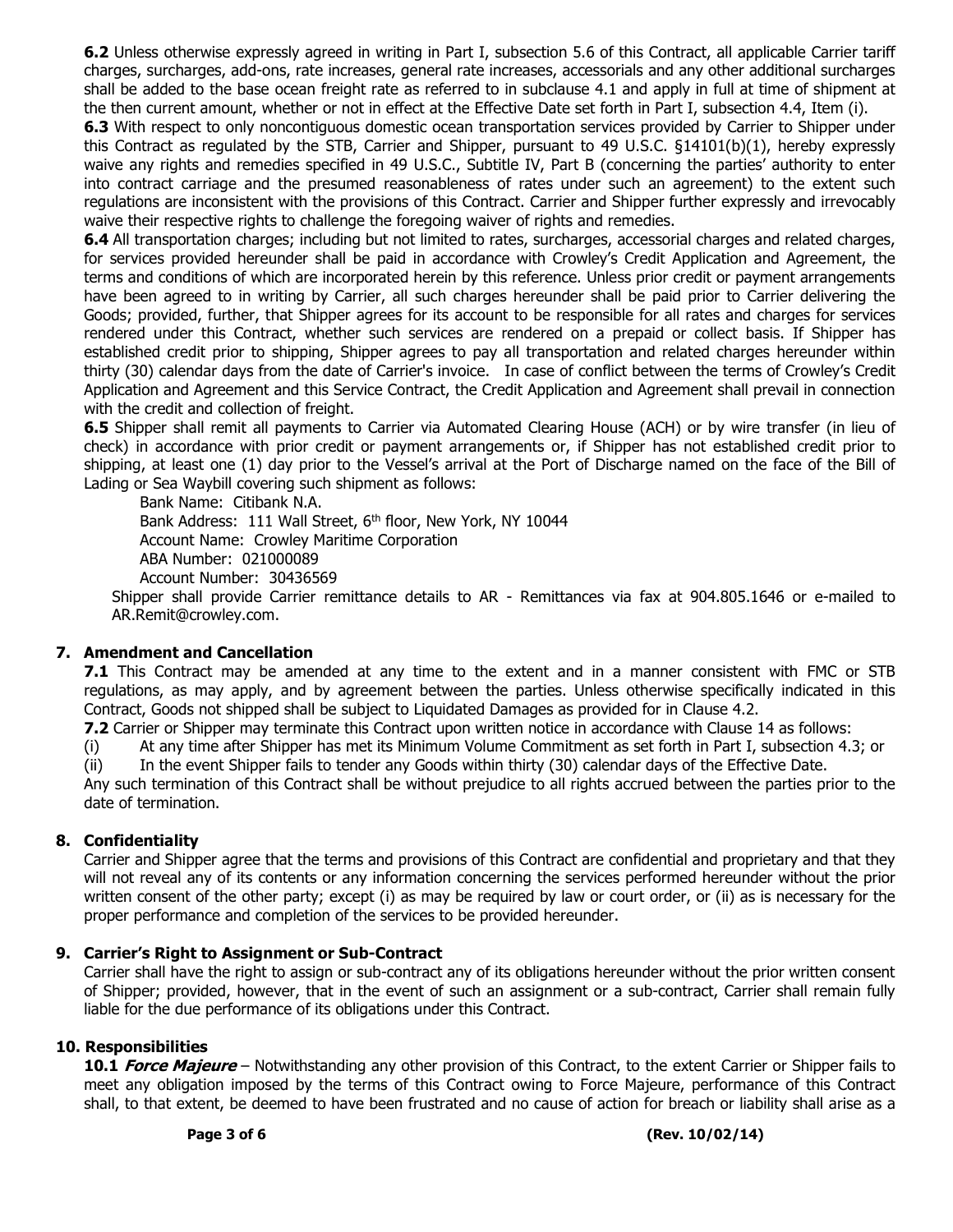consequence thereof. For the purpose of this Contract, "Force Majeure" means and includes, without reservation or restriction, strikes, lock outs, labor disputes or exceptional circumstances arising from the threat thereof; acts of God, State, or the public enemy, including but not limited to war, terrorism, restraint of princes, riots, civil disorder or insurrection, embargo or other disruption or interference with trade; natural disaster, marine disaster, perils of the sea, including but not limited to fire or other casualty which materially frustrates the ability of either party to perform under this Contract. The party declaring Force Majeure must give written notice in accordance with Clause 14 within seven days of the event giving rise to the Force Majeure and Shipper's Minimum Volume Commitment or requirements, as the case may be, shall be reduced by a percentage calculated by dividing the number of days that the Force Majeure circumstance existed by 365, rounded upward to the next volume unit designated in Part I, subsection 4.3 or if none is designated, a twenty foot equivalent shall be used. For example, if the Force Majeure circumstance existed for thirty-six (36) days, the Minimum Volume Commitment or requirement would be reduced by 10 percent.

10.2 Cargo Loss or Damage (Clause Paramount) - This Contract is subject to the provisions of the Carriage of Goods by Sea Act of the United States of America, 46 U.S.C. app. § 1301, et seq, as enacted 1936 ("U.S. COGSA"), which Act is incorporated herein by this reference and shall apply to the Goods evidenced by a Bill of Lading or Sea Waybill from origin to destination issued in accordance with this Contract and throughout the entire period such Goods are in the actual or constructive custody or are the responsibility of Carrier or any connecting, substitute or other performing carrier, regardless of mode, whether or not Carrier or its agent, assignee or subcontractor is acting as the contracting or a performing carrier, bailee, warehouseman, trucker, stevedore or marine terminal operator.

Unless the nature and value of the Goods have been declared by Shipper before the Goods have been handed over to Carrier and inserted on the face of Carrier's Bill of Lading or Sea Waybill, Carrier shall in no event be or become liable for any loss of or damage to the Goods in an amount exceeding U.S.\$500.00 per Package or customary freight unit.

Except as may be otherwise provided for herein, claims for loss, damage, delay or misdelivery of Goods transported hereunder shall be adjusted in accordance with, and Carrier's liability shall be governed by this Contract, applicable Carrier's tariff and Carrier's Bill of Lading or Sea Waybill as applicable.

10.3 *Indemnity* – Shipper shall indemnify, defend and hold Carrier harmless from and against any and all liabilities, including but not limited to suits, demands, causes of action, damages adjudged due or claims reasonably settled, penalties, costs and expenses (including reasonable attorneys' fees) arising from or in connection with the negligence, gross negligence or willful misconduct or breach of this Contract or violation of any applicable law or regulation by Shipper in connection with this Contract, including but not limited to laws and regulations governing the disclosure and tendering for transportation to Carrier Hazardous or Dangerous Goods. Except with respect to claims for loss of or damage to Goods which shall be handled in accordance with sub-clause 10.2 above, Carrier shall indemnify, defend and hold Shipper harmless from and against any and all liabilities, including but not limited to suits, demands, causes of action, damages adjudged due or claims reasonably settled, penalties, costs and expenses (including reasonable attorneys' fees) arising from or in connection with the negligence, gross negligence or willful misconduct or breach of this Contract or violation of any applicable law or regulation by Carrier in connection with this Contract.

10.4 Consequential Loss - In no event shall any claim for delay, loss of use or profits or incidental, special, consequential, or liquidated damages of any nature whatsoever be made by Shipper against Carrier in any way arising from or in connection with this Contract.

### 11. Insurance

The freight for transportation of certain types of cargo may include marine cargo insurance purchased by Carrier for the benefit of Shipper. If applicable, such insurance includes limitations, terms and conditions that may limit or preclude recovery in various cases. SHIPPER SHOULD CONSULT ANNEX C TO DETERMINE IF MARINE CARGO INSURANCE IS PROVIDED FOR THE TRADE AND GOODS SHIPPED PURSUANT TO THIS CONTRACT AND, IF PROVIDED, TO DETERMINE THE TERMS OF THE MARINE CARGO INSURANCE. MARINE CARGO INSURANCE IS PROVIDED ONLY IF SHIPPER ELECTS THE INSURANCE ON ANNEX C TO BE PURCHASED BY CARRIER FOR THE BENEFIT OF SHIPPER AND HAS PAID, OR AGREED TO PAY, THE APPLICABLE CHARGE.

### 12. General Provisions

12.1 Headings - Captions used in this Contract are for convenience of reference only and shall have no legal effect or meaning in the construction or enforcement of this Contract.

12.2 Drafting - Whenever used in this Contract, the singular shall include the plural and the plural shall include the singular, and the neutral gender shall include the male and female as well as a trust, firm, company, or corporation, all as the context and meaning may require.